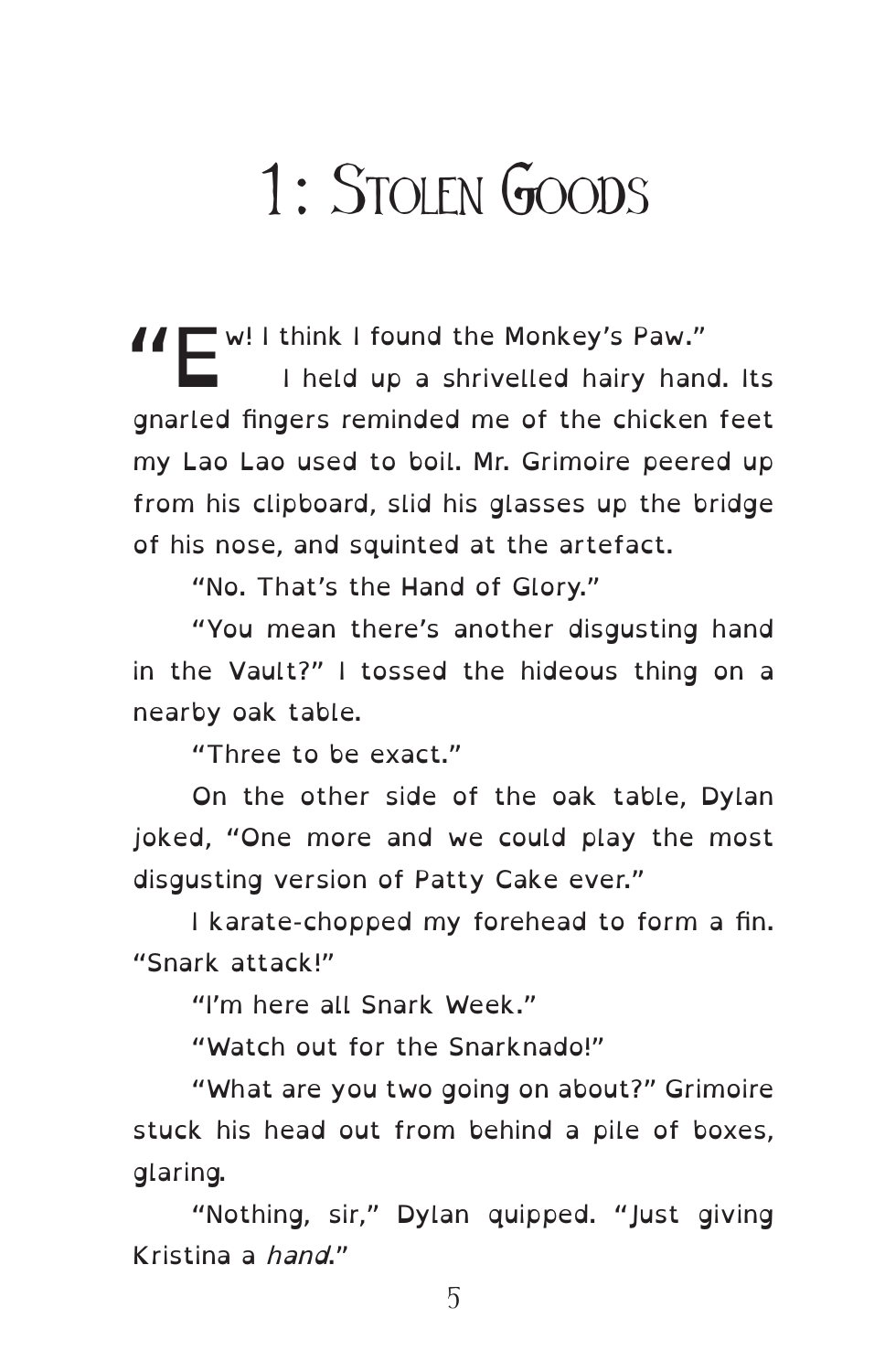I groaned.

"Come on, you have to hand it to me for trying."

"Too far, Dylan, too far."

Grimoire shook his head. "Let's try to work more and chatter less, shall we? Kristina, place the Hand of Glory with the fingers facing east. Thank you."

We resumed picking up the artefacts littered across the marble floor. I couldn't believe that right below was my school. Well, not quite. The Vault existed in an inter-dimensional space that doubled as the school's storage area. If you found the right entrance, you'd enter the Vault. The wrong entrance took you to the dusty fourth floor of my school.

Grimoire protected the collection of artefacts from the prying eyes of the public. Many of the antiques within the Vault were magical and potentially dangerous—a fact I'd learned the hard way. Just a few days ago, I had accidentally set free a djinn named Niram who lived in a lantern, and she nearly burned the building down in an attempt to murder me.

Grimoire tugged his black vest over his ample waistline. He held out his hand. Dylan placed the artefact on his palm. "Try not to play with the artefacts. You never know what you might unleash."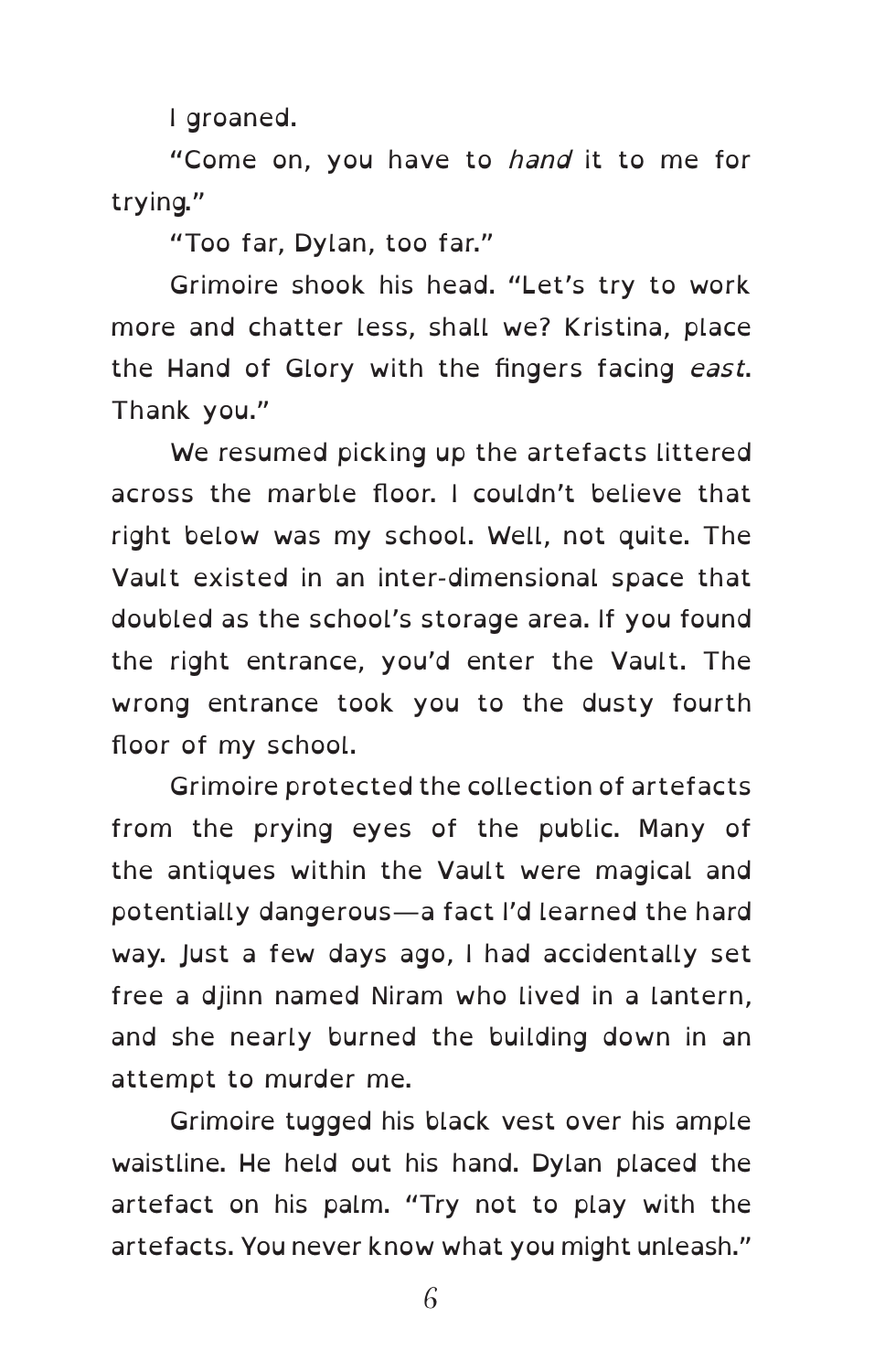"Well, it doesn't look very dangerous."

"Do not underestimate Blackwell's Phantasm Ball. Have you ever heard of the Minotaur?"

"Half bull, half man," Dylan said.

Grimoire shook the globe three times. Suddenly, the Minotaur appeared in the room and roared. Dylan yelped and stumbled backward, grabbing my arm. The horned creature snorted and stamped its foot but did not charge.

The old man laughed. "You're perfectly safe. Shake this artefact and you can conjure any image you desire."

Dylan let go of me. "Yeah. Well. It wasn't that scary."

Grimoire held the globe out. "Care for another demonstration?"

"No. I'm good." Dylan said quickly, eyeing the Minotaur, which was still huffing at him. "Um, when will this monster go away?"

"When the snow settles in the globe," Grimoire said. "Ignore him. He won't bite."

"Do you know what Rebecca wanted?" I asked.

The Keeper of the Vault shrugged. "Not exactly. We'll have to see what she has taken before we can understand what she wanted."

"I still don't get why your old apprentice broke in. Couldn't she have just taken the stuff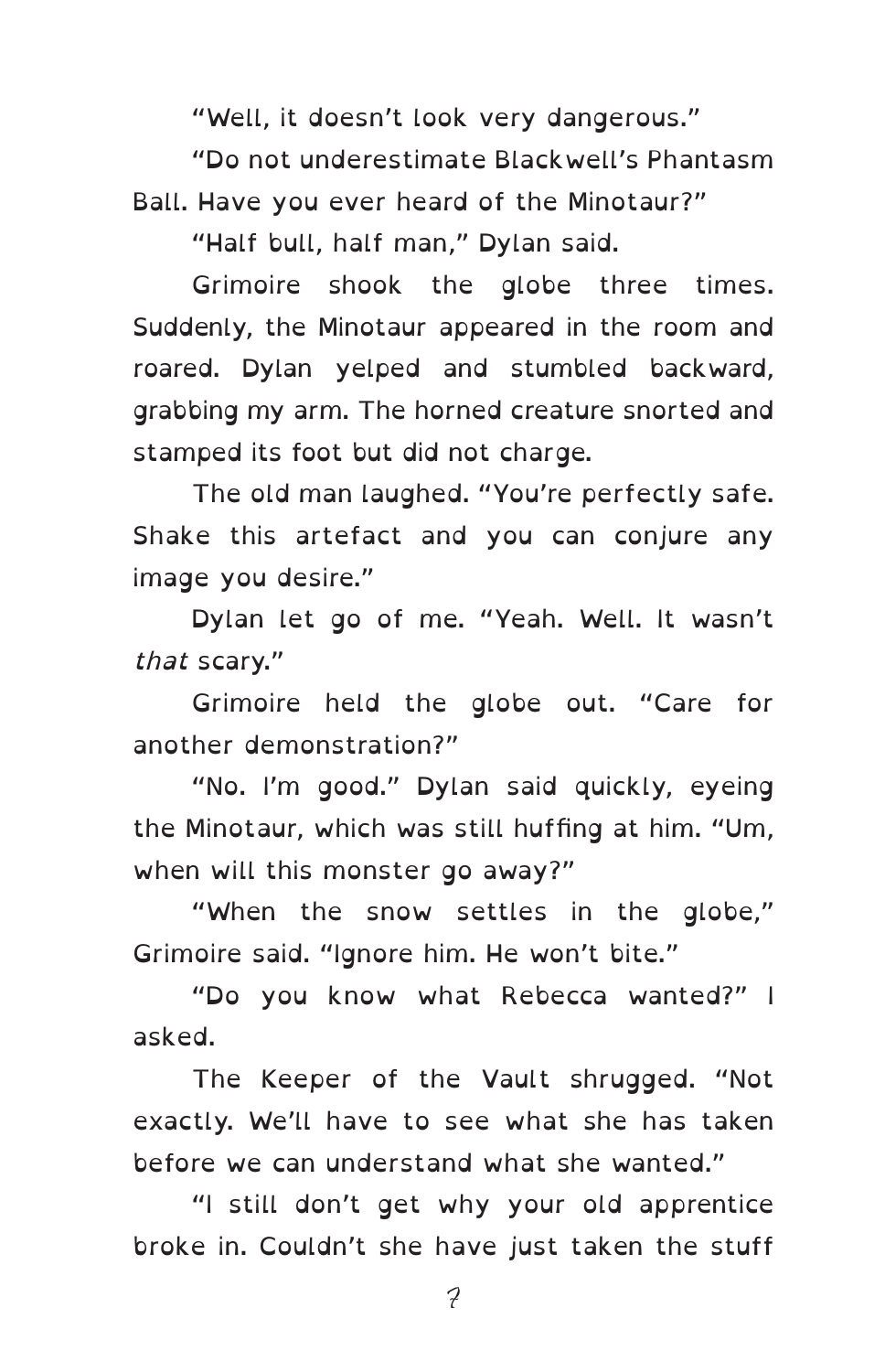out while she was still working for you?"

Grimoire shrugged. "She began to behave oddly only in the last few weeks. She talked about wanting the world to see them. Most insistently. That's when I decided to employ security measures around the Vault."

"I guess they didn't work," I said, surveying the damage to the Vault.

"Well, at the beginning, they did. When Rebecca first tried to steal from me, she set off my alarms and confirmed my suspicions. She disappeared before I could question her further, but I hoped that was the end of the matter."

"Except you weren't counting on her to trick us into freeing Niram." I eyed the display case that housed my old smartphone, which now doubled as a prison for the djinn.

Dylan added, "And almost getting us killed in the process."

Grimoire placed a hand on my shoulder. "Still, if not for Rebecca's deceit, I wouldn't have found my new apprentices."

"You mean cleaning staff," I joked.

"Snark attack," Dylan shouted.

The old man flashed a mischievous smile. "A rose by another name still smells as sweet."

"Burn."

"Enough. Back to work," Grimoire ordered.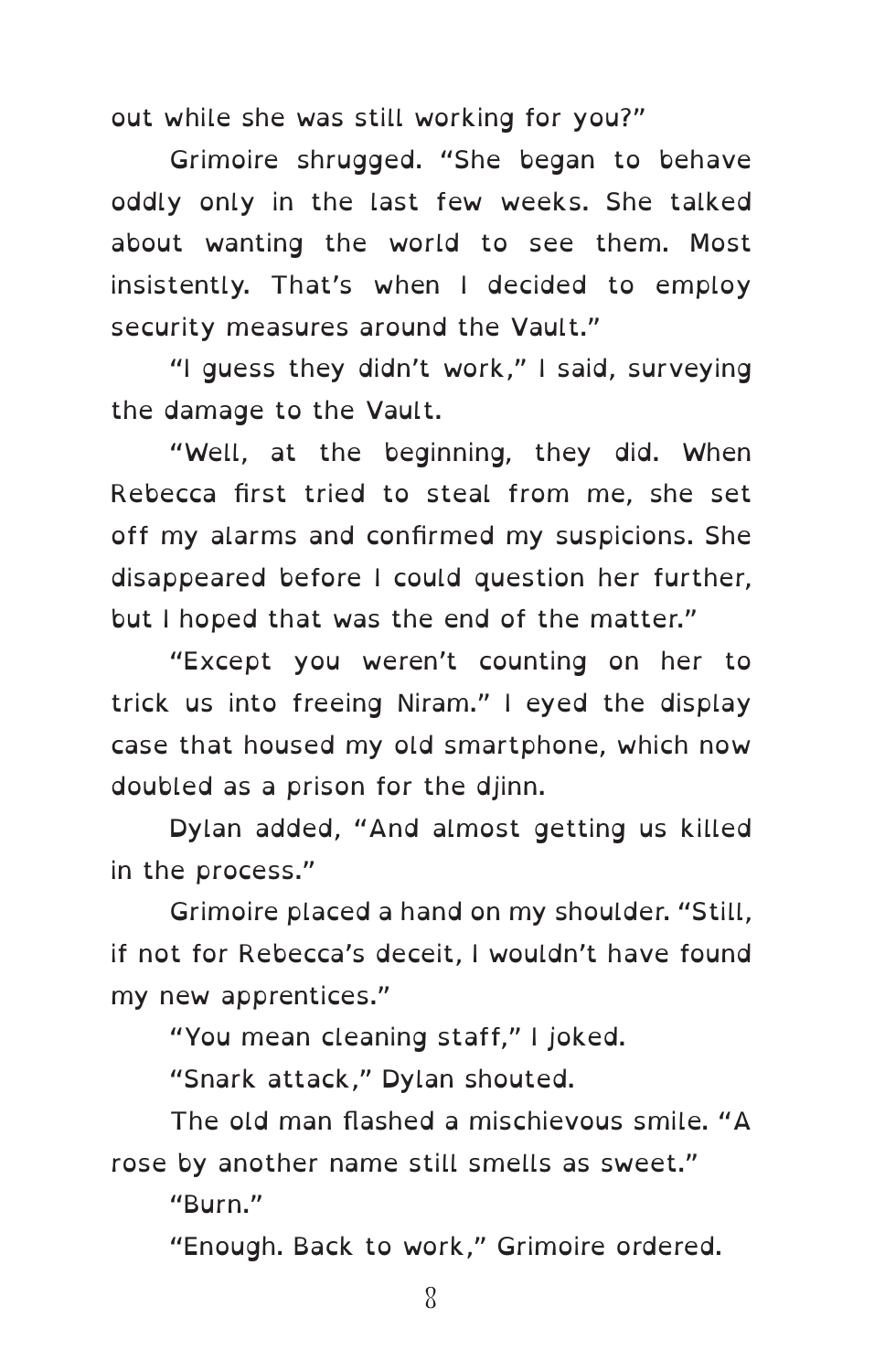L<sup>E</sup>RKERE

Several hours later, we had restored most of the collection. Eight of the display cases had been damaged. I found all the items belonging to five of them, but in the end, three artefacts were still missing: Dr. Von Himmel's music box, Aleister Crowley's Book of Spells, and the Yellow Emperor's Dragon Teeth.

"What can Rebecca do with those things?" Dylan asked.

Grimoire stroked his chin. "Nothing good. Nothing good at all. Aleister Crowley was an occultist: a warlock with a book of spells."

"You mean the eye-of-newt and flyingbroomstick kind of spell book?" I asked.

"A little more advanced than that but, yes, you are basically correct."

Dylan let out a low whistle. "What about the Dragon Teeth? Let me guess—they belonged to a dragon."

Grimoire nodded. "The Yellow Emperor slayed the dragon who plagued the Middle Kingdom, and he took the creature's teeth as his trophy. Legend has it that if you plant the teeth in the earth, terracotta soldiers will spring up and serve you."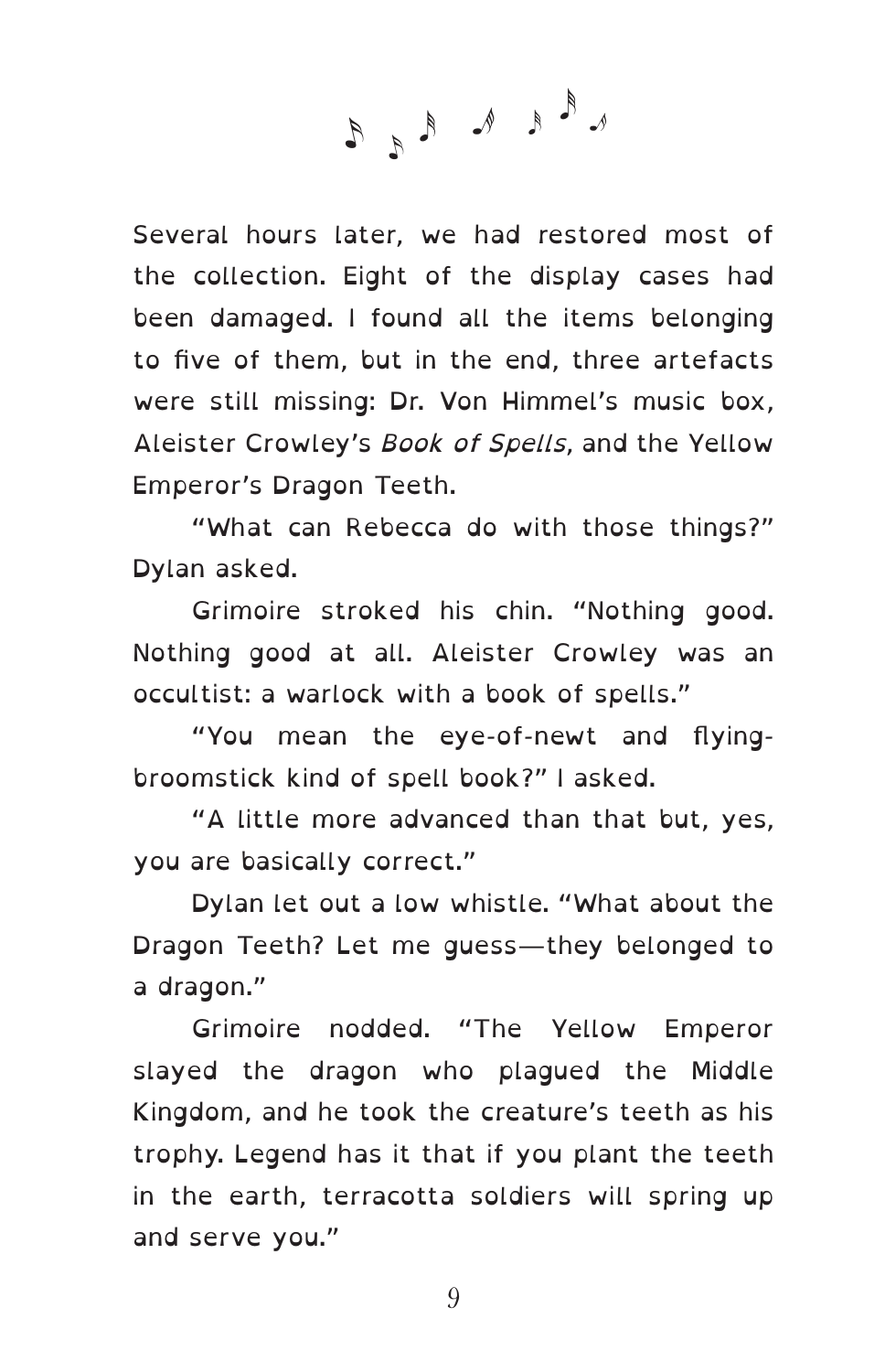I scratched my head. "Wait a minute. A spell book and seeds to grow an army? Sounds like she's preparing for war."

"All she needs is a wicked soundtrack, like from Gears of War. Maybe that's what the music box is for," Dylan said.

"Dr. Von Himmel experimented with sounds in the 1800s. He believed musical notes played in the right order and combination could affect the human brain, and he applied his theory to his music box. They say whoever plays the instrument will control the minds of anyone who hears the enchanted melody."

"I'm starting to see why you don't want this stuff to get out to the public," I said. "Can you imagine what you could do with a box that controlled minds?"

Dylan shrugged. "First thing I'd do is make Mr. Carlton give me a better mark in language arts."

I smacked his arm. "I'm serious. We have to get those artefacts before Rebecca sells them."

"Who would want those things?"

Grimoire answered, "I crossed paths with a few collectors of these rare antiquities. Most want them for the historical value, but a handful of them are interested in their magical properties. Those people are the ones who concern me the most."